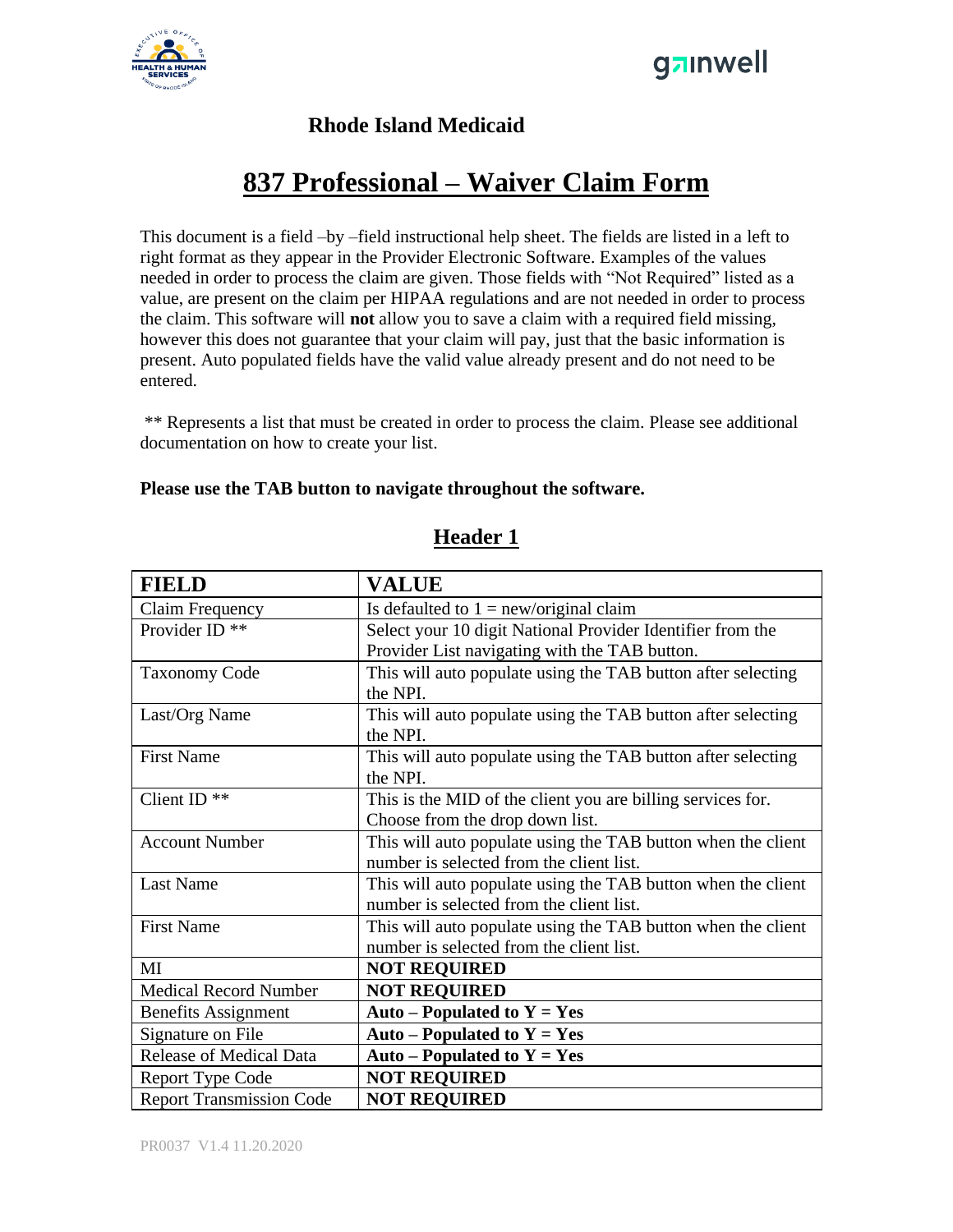

# ganwell

### **Header 2**

| <b>FIELDS</b>                  | <b>VALUE</b>                                                                                                                                                                                                                                                                                                                         |
|--------------------------------|--------------------------------------------------------------------------------------------------------------------------------------------------------------------------------------------------------------------------------------------------------------------------------------------------------------------------------------|
| Qualifier                      | Select appropriate Diagnosis Qualifier either ICD-9 or<br>$ICD-10$                                                                                                                                                                                                                                                                   |
| Diagnosis Code                 | Enter the ICD-9 or ICD-10 code describing the conditions for<br>which you are treating the client i.e. 010019 Pre-existing<br>essential hypertension complicating pregnancy,<br>unspecified trimester. These can be acquired from the<br>clients Primary Care Physician or your medical records and<br>are based on date of service. |
| <b>Accident Related Causes</b> | Not Required unless treatment is a result of an accident. If<br>that is the case choose the most appropriate value from the<br>drop down lists                                                                                                                                                                                       |
| Date                           | Required if an Accident Related Cause is entered                                                                                                                                                                                                                                                                                     |
| <b>State</b>                   | Required if an Accident Related Cause is entered                                                                                                                                                                                                                                                                                     |
| Country                        | Required if an Accident Related Cause is entered                                                                                                                                                                                                                                                                                     |
| Place of Service               | <b>NOT REQUIRED ON HEADER 2</b>                                                                                                                                                                                                                                                                                                      |
| Other Insurance Indicator      | <b>THIS IS auto populated to <math>N = NO</math>.</b> This may be changed to<br>$Y = YES$ if billing Medical Assistance as a secondary $*$<br>please see Billing Other Insurance" directions for further<br>instructions when billing secondary claims.                                                                              |
| Special Program Code           | <b>NOT REQUIRED</b>                                                                                                                                                                                                                                                                                                                  |
| <b>EPSDT</b> Referral          | <b>NOT REQUIRED</b>                                                                                                                                                                                                                                                                                                                  |

### **Header 3**

| <b>FIELDS</b>        | <b>VALUE</b>                                                   |
|----------------------|----------------------------------------------------------------|
| Rendering Provider   | Not required unless you are a group. In which case this is the |
|                      | provider within your group that PERFORMED the services.        |
|                      | The information will be auto populated when the NPI is         |
|                      | selected from the Provider List and then you select the tab    |
|                      | button on your keyboard.                                       |
| <b>Taxonomy Code</b> | When NPI is selected from Provider List this will auto         |
|                      | populate.                                                      |
| Last/Org. Name       | This will auto populate when the NPI is selected from the      |
|                      | Provider List and you select the tab button on your keyboard.  |
| <b>First Name</b>    | This will auto populate when the NPI is selected from the      |
|                      | Provider List and then you select the tab button on your       |
|                      | keyboard.                                                      |